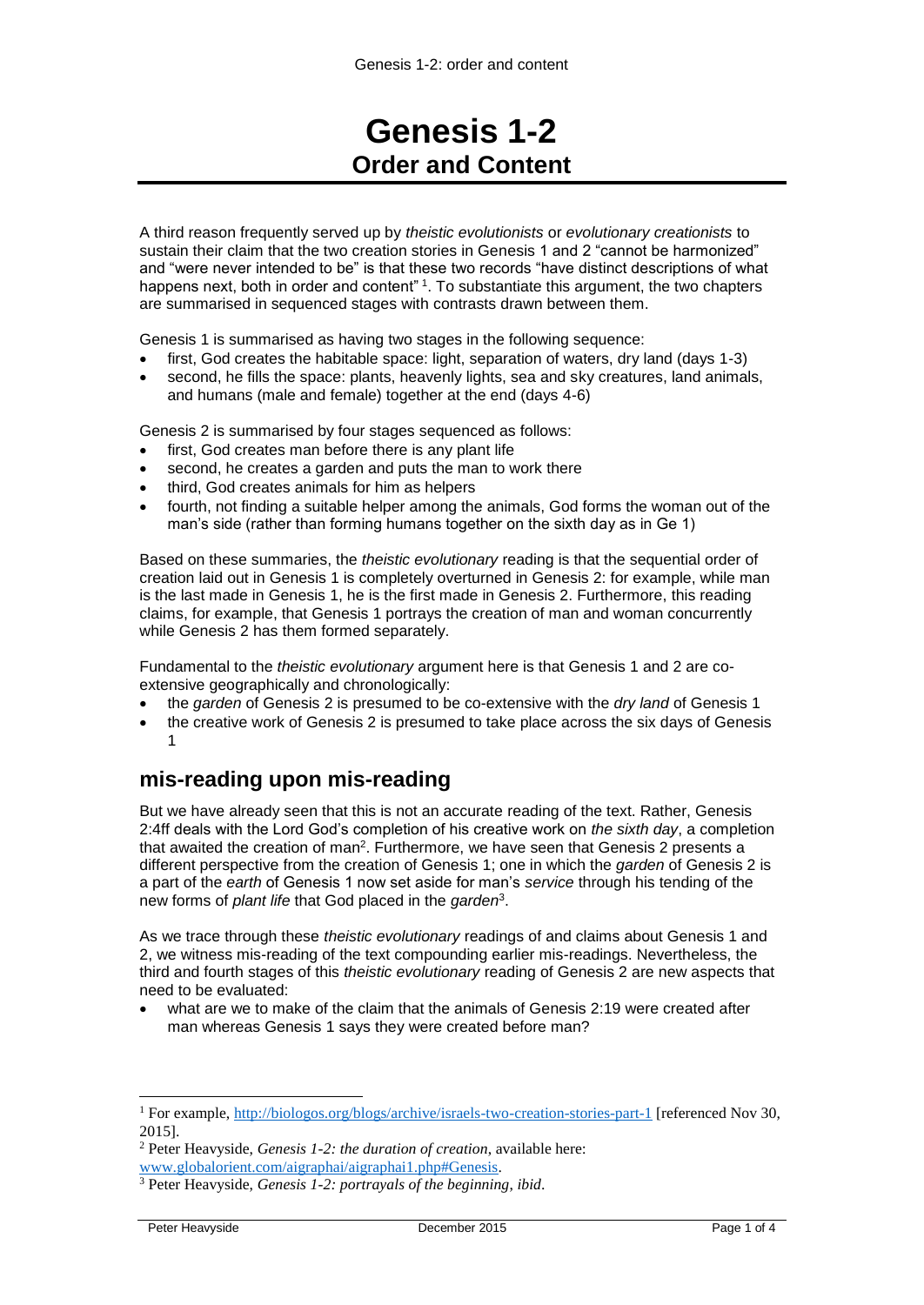what are we to make of the assertion that the creation of male and female together in Genesis 1 is contrary to the woman being made separately out of the man's side in Genesis 2?

# **the animals**

Are the animals *formed* and *named* in Genesis 2:19-20 the same animals as those *made* in Genesis 1:20-25? Or, akin to the creation of specific vegetation for the *garden*<sup>4</sup> , are these separately created domesticated animals pertaining to the *garden* in which Adam is appointed to *serve*?

If they are the same animals:

- does Genesis 2:19-20 record, as claimed by *theistic evolutionists*, that the order of creation of man and the animals is different here from that we see in Genesis 1? or
- is Ge 2:19-20 a parenthetic retrospection on the animals' earlier creation to provide some background and explanation about the suitability of "a helper fit for [the man]" (Ge 2:18<sup>5</sup>)?

When we examine Genesis 2's reference to the animals we find a strong correspondence with the language of Genesis 1:20-25 as it relates to the terminology referring to animals:

| Genesis 2:19-20                 | Genesis 1:20-25               |
|---------------------------------|-------------------------------|
| beast (hyt)                     | beast (hyt)                   |
|                                 | beasts (hyt)                  |
| bird of the heavens ('wp hšmym) | birds the heavens ('wp hšmym) |
|                                 | bird ('wp)                    |
|                                 | birds (h'wp)                  |
| living creature (npš hyh)       | living creatures (npš hyh)    |
| livestock (hbhmh)               | livestock (bhmh)              |

This consistency of language across Genesis 1:20-25 and 2:19-20 could suggest these two records speak of the same animals. If this is the right reading, is the order of creation represented in Genesis 2 in conflict with what we see in Genesis 1? Or are we to read Genesis 2:19-20 as a flashback to the animals' earlier creation?

*Theistic evolutionists* pre-empt the latter reading by claiming a pluperfect rendering of Genesis 2:19, such as we find in the NIV<sup>6</sup>, is not warranted because "the simple past" is used in the Hebrew throughout Ge 2<sup>7</sup>. But this is a simplistic handling of Hebrew verbs for which rather, attention to contextual reference, narrative logic and syntax is also required in order to determine temporal meaning<sup>8</sup>. The significance of these aspects can be seen from considering a later narrative in Genesis where a verb with precisely the same form and syntax is used and which obviously has pluperfect sense.

When scripture records "Now the Lord had said unto Abram..." (Ge 12:1, KJV), it is evident that the KJV accurately catches the temporal sense of the opening Hebrew verb because:

- the content of what the Lord said in Genesis 12:1 includes the command that Abraham leave his country; this was Ur of the Chaldeans (Ge 11:28,31)
- prior to the narrative of Genesis 12:1 we have the record of Abraham and others leaving his country, Ur, and travelling to Haran *en route* to Canaan
- Genesis 12:4 refers to Abraham's obedience to the divine command: "So Abram went, as the Lord had told him"; and yet this departure has already been narrated in Genesis 11:31

 $\overline{a}$ 

<sup>4</sup> Peter Heavyside, *ibid*.

<sup>5</sup> Scripture citations are from ESV unless stated otherwise.

<sup>&</sup>lt;sup>6</sup> "Now the LORD God had formed out of the ground..." (Ge 2:19, NIV).

<sup>7</sup> For example,<http://biologos.org/blogs/archive/israels-two-creation-stories-part-1> [referenced Nov 30, 2015].

<sup>8</sup> See, for example, C John Collins, "The *Wayyiqtol* As 'Pluperfect': When And Why" in *Tyndale Bulletin* 46.1 (1995),117-140 (available here:

[http://www.tyndalehouse.com/tynbul/library/TynBull\\_1995\\_46\\_1\\_08\\_Collins\\_WAYYIQTOL\\_Pluperf](http://www.tyndalehouse.com/tynbul/library/TynBull_1995_46_1_08_Collins_WAYYIQTOL_Pluperfect.pdf) [ect.pdf\)](http://www.tyndalehouse.com/tynbul/library/TynBull_1995_46_1_08_Collins_WAYYIQTOL_Pluperfect.pdf).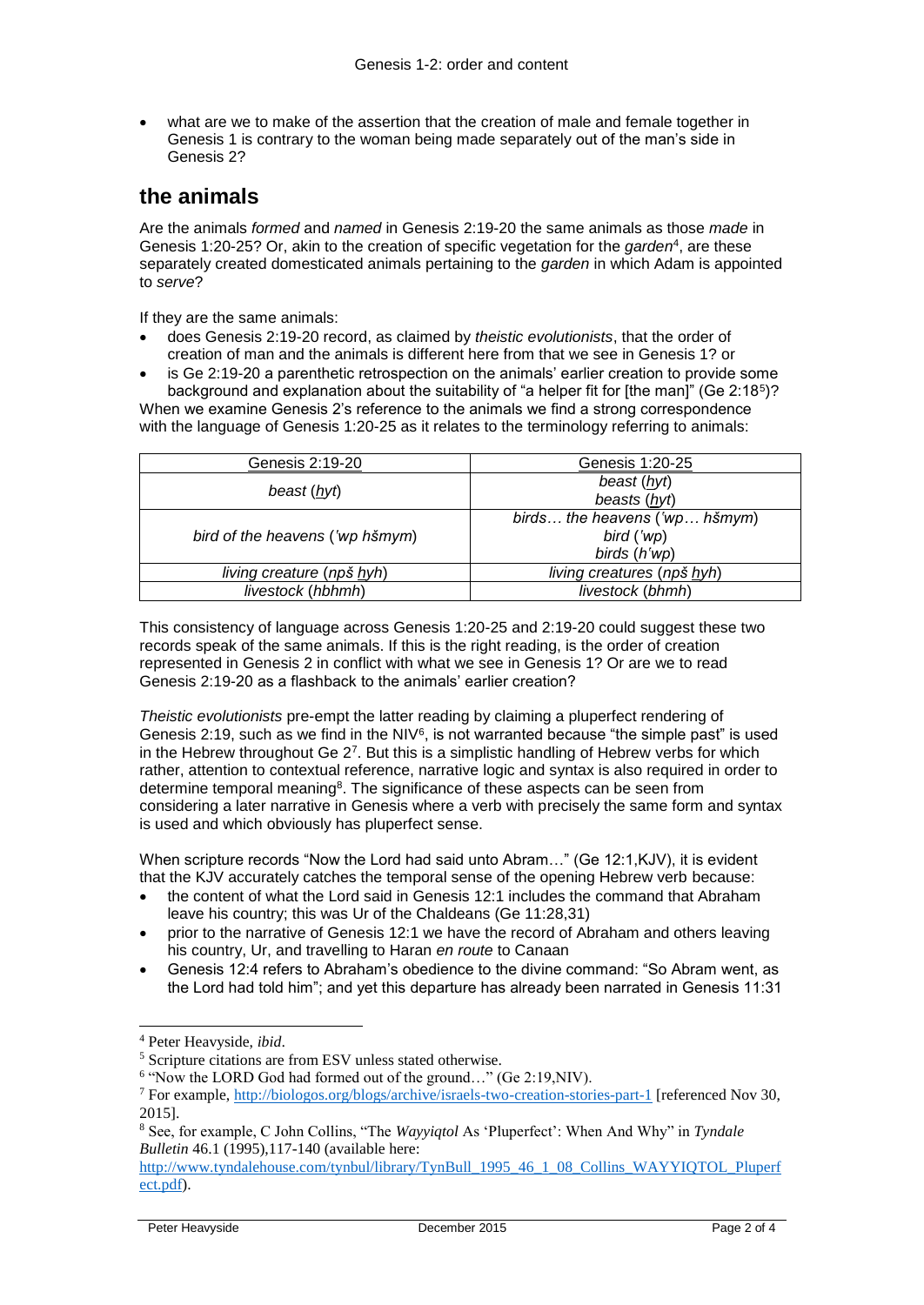consequently, the KJV rendering of Genesis 12:1 accurately captures the pluperfect sense of the scriptural record<sup>9</sup>

Thus, since the verb form and syntax of "Now the Lord God had formed…" (Ge 2:19,NIV) is the same as "Now the Lord had said unto Abram…" (Ge 12:1,KJV) and since also the narrative logic of Genesis 1-2, assuming the animals of Genesis 2:19-20 are the same animals as those *made* in Genesis 1:20-25, demands it, the pluperfect sense of Genesis 2:19 as a flashback to Genesis 1 can be a proper reading of this verse.

# **domesticated animals**

But between Genesis 1:20-25 and 2:19-20 we also see a few changes in the language about the animals' origins and their habitat consistent with the shift in the change of perspective from earth to garden that we saw in the context of Genesis 2's account of man's *formation*<sup>10</sup>:

| Genesis 2:19-20               | Genesis 1:20-25                                                |
|-------------------------------|----------------------------------------------------------------|
| out of the ground (mn h'dmh)  | Let the earth bring forth (tws' h'rs)                          |
| beast of the field (hyt hsdh) | beast of the earth (hyt 'rs)<br>beasts of the earth (hyt h'rs) |

Within the change of perspective we saw that *field* is employed for the first time as a part of *the earth* of Ge 1 in relation to Adam's *formation* and his appointment to *serve* in the *garden*. While *the ground* has featured previously in Genesis 1:25, this was to characterise the behaviour of those animals and, unlike Genesis 2:19, not to describe the material from which the animals were made. On the other hand, that the animals of Ge 2:19 are said to be *formed out of the ground* resonates strongly with Adam's origins in Genesis 2:7.

These things powerfully suggest the animals of Genesis 2:19 are actually different animals from those in Genesis 1:20-25 and that, consistent with a major theme of Genesis 2, these are domesticated animals associated with the *field* and *garden* in which Adam was appointed to *serve* and especially created for this purpose. Such a reading would also explain the mention of the *birds* being *formed out of the ground* in Genesis 2:19. This need for an explanation arises from the fact the *birds* of Genesis 1 are portrayed as *swarming* associated with *the waters* on day 5 (Ge 1:20) and not as *being brought forth from the earth* on day 6 (Ge 1:24). If Genesis 2:19 speaks only of the special creation of domesticated animals on day 6, a separate creation from the animals of Genesis 1:20-25, then the apparent discrepancies just mentioned are removed<sup>11</sup>.

Finally, if this reading is correct then the temporal meaning of the opening Hebrew verb in Genesis 2:19 which lies behind ""Now the Lord God had formed…" (Ge 2:19,NIV) is rendered irrelevant in the argument pushed by *theistic evolutionists*.

## **purpose**

1

With either of the possible readings considered above, the claim of *theistic evolutionists* that Genesis 2 presents a different and conflicting order of creation compared to that in Genesis 1 is shown to be wrong. And again, the pursuit of a historical reading of Genesis 1-2 by *theistic evolutionists*, in order to evidence disharmony between the two chapters, overlooks the spiritual meaning that God intends we take from the *formation* of the animals in Genesis 2:19.

This includes at least that the animals spoken of in Genesis 2:19 share some commonality with Adam himself in that the material from which they were made was of the same stuff from

<sup>9</sup> Any residual doubt about this is authoritatively removed by Stephen's spirit-filled testimony that "The God of glory appeared to our father Abraham when he was in Mesopotamia, before he lived in Haran, and said to him, 'Go out from your land and from your kindred…'" (Ac 6:5; 7:2-3). <sup>10</sup> Peter Heavyside, *ibid*.

 $11$  Likewise, a common criticism of Genesis 2:19 that there is no possibility that Adam could name all the species of animals created in Genesis 1 within a single day 6 is removed; if the reading of Genesis 2:19 is properly about domesticated animals, the population of animals paraded before Adam is significantly reduced.